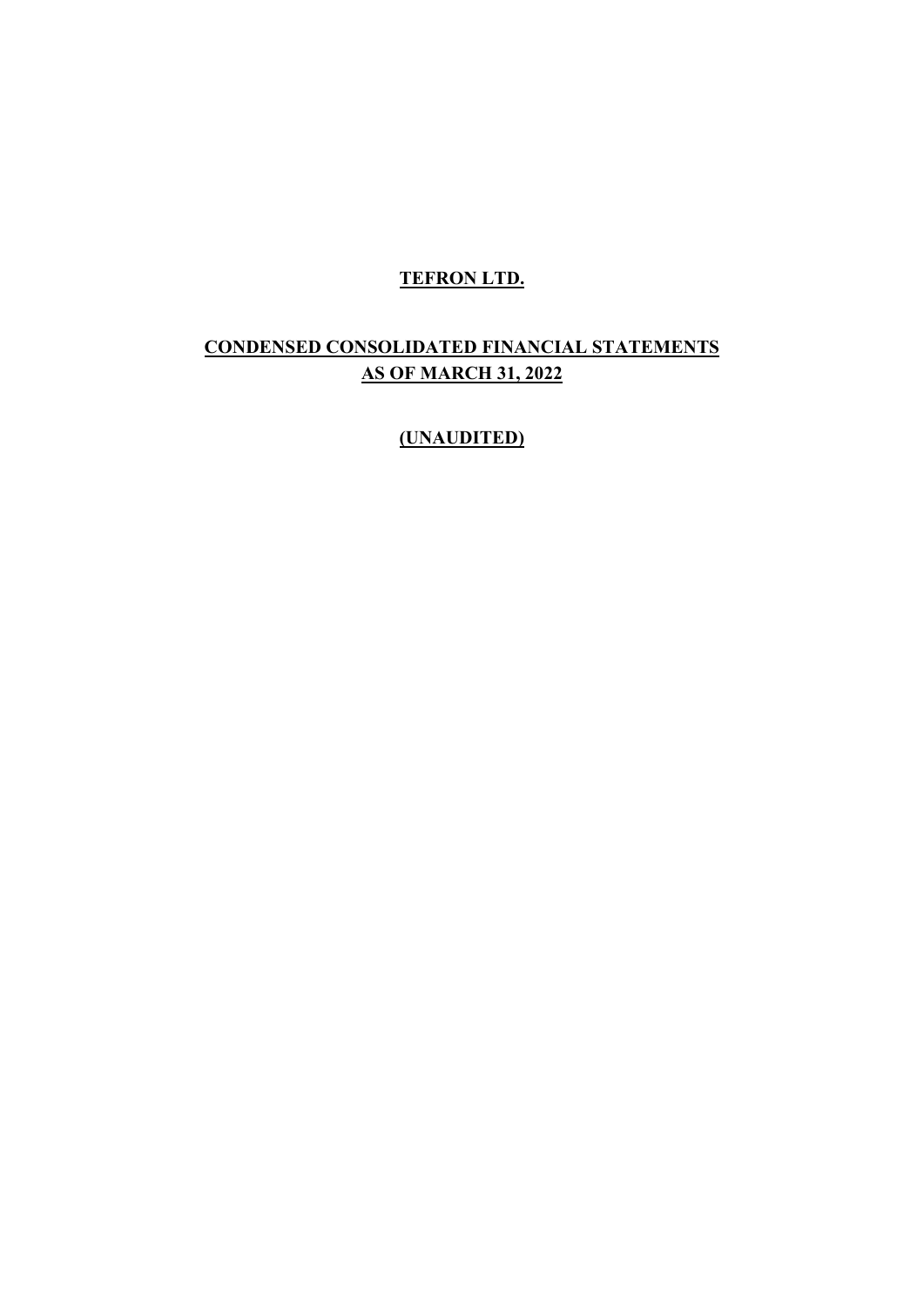# **TEFRON LTD.**

# Condensed Consolidated Financial Statements as of March 31, 2022

## **Unaudited**

# Index

Page

| Review Report of the Auditors                                        | 2        |
|----------------------------------------------------------------------|----------|
| Condensed consolidated balance sheets                                | $3-4$    |
| Condensed consolidated statements of income                          | 5        |
| Condensed consolidated statements of comprehensive income            | 6        |
| Condensed consolidated statements of changes in shareholders' equity | $7 - 8$  |
| Condensed consolidated statements of cash flows                      | $9 - 10$ |
| Notes to the condensed consolidated financial statements             | 11-17    |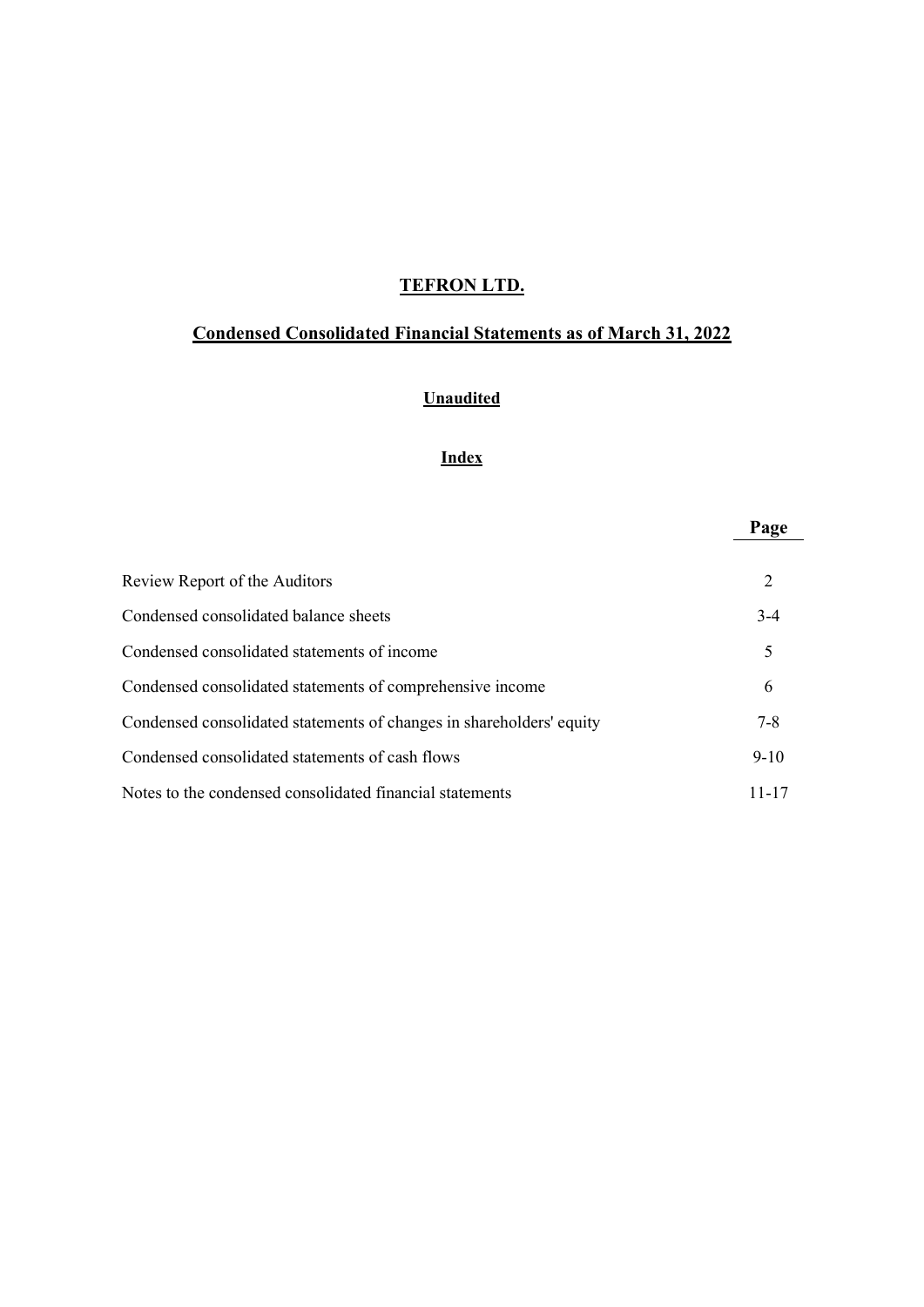# **Deloitte.**

#### Review Report of the Auditors to the Shareholders of Tefron Ltd.

#### Preface

We have reviewed the attached financial information of Tefron Ltd. and its subsidiaries (hereinafter - "the Group"), which includes the condensed consolidated balance sheet as of March 31, 2022, and the condensed consolidated statements of income, comprehensive income, changes in shareholders' equity and cash flows for the period of three months then ended. The Board of Directors and Management are responsible for the preparation and presentation of the financial information for this interim period, in accordance with International Accounting Standard IAS 34 - "Financial Reporting for Interim Periods" and are also responsible for the preparation of financial information for this interim period in accordance with Chapter D of the Securities Regulations (Periodic and Immediate Reports) - 1970. Our responsibility is to express a conclusion on the financial information for this interim period based on our review.

#### Scope of the review

We have performed our review in accordance with Review Standard (ISRE) 2410 of the Institute of Certified Public Accountants in Israel, "Review of Financial Information for Interim Periods Prepared by the Entity's Auditor". A review of financial information for interim periods consists of making inquiries, primarily with persons responsible for financial and accounting matters, and of applying analytical and other review procedures. A review is considerably more limited in scope than an audit conducted in accordance with generally accepted auditing standards in Israel and therefore does not enable us to obtain assurance that we will be aware of all significant matters which might have been identified in an audit. Consequently, we are not expressing an opinion of an audit.

#### Conclusion

Based on our review, nothing has come to our attention that causes us to believe that the above financial information is not prepared, in all material respects, in accordance with IAS 34.

In addition to the aforesaid in the previous paragraph, based on our review, nothing has come to our attention that would cause us to believe that the above financial information does not comply, in all material respects, with the disclosure provisions of Chapter D of the Securities Regulations (Periodic and Immediate Reports) - 1970.

Brightman Almagor Zohar & Co. Certified Public Accountants A Firm in the Deloitte Global Network

Date: May 25, 2022

**Tel Aviv - Main Office** 1 Azrieli Center Tel Aviv, 6701101 P.O.B. 16593 Tel Aviv, 6116402 | Tel: +972 (3) 608 5555 | info@deloitte.co.il

| lerusalem<br>3 Kiryat Ha'Mada<br>Har Hotzvim Tower<br>Jerusalem, 914510<br>D. BOX 45396 | Haifa<br>5 Ma'aleh Hashichrur<br>P.O.B. 5648<br>Haifa, 3105502 | Eilat<br>The City Center<br>P.O.B. 583<br>Eilat, 8810402 | Nazareth<br>9 Mari Ibn Amer St.<br>Nazareth, 16100 |
|-----------------------------------------------------------------------------------------|----------------------------------------------------------------|----------------------------------------------------------|----------------------------------------------------|
| Tel: +972 (2) 501 8888                                                                  | Tel: +972 (4) 860 7333                                         | Tel: +972 (8) 637 5676                                   | Tel: +972 (73) 399 4455                            |
| Fax: +972 (2) 537 4173                                                                  | Fax: +972 (4) 867 2528                                         | Fax: +972 (8) 637 1628                                   | Fax: +972 (73) 399 4455                            |
| info-jer@deloitte.co.il                                                                 | info-haifa@deloitte.co.il                                      | info-eilat@deloitte.co.il                                | info-pazareth@deloitte.co.il                       |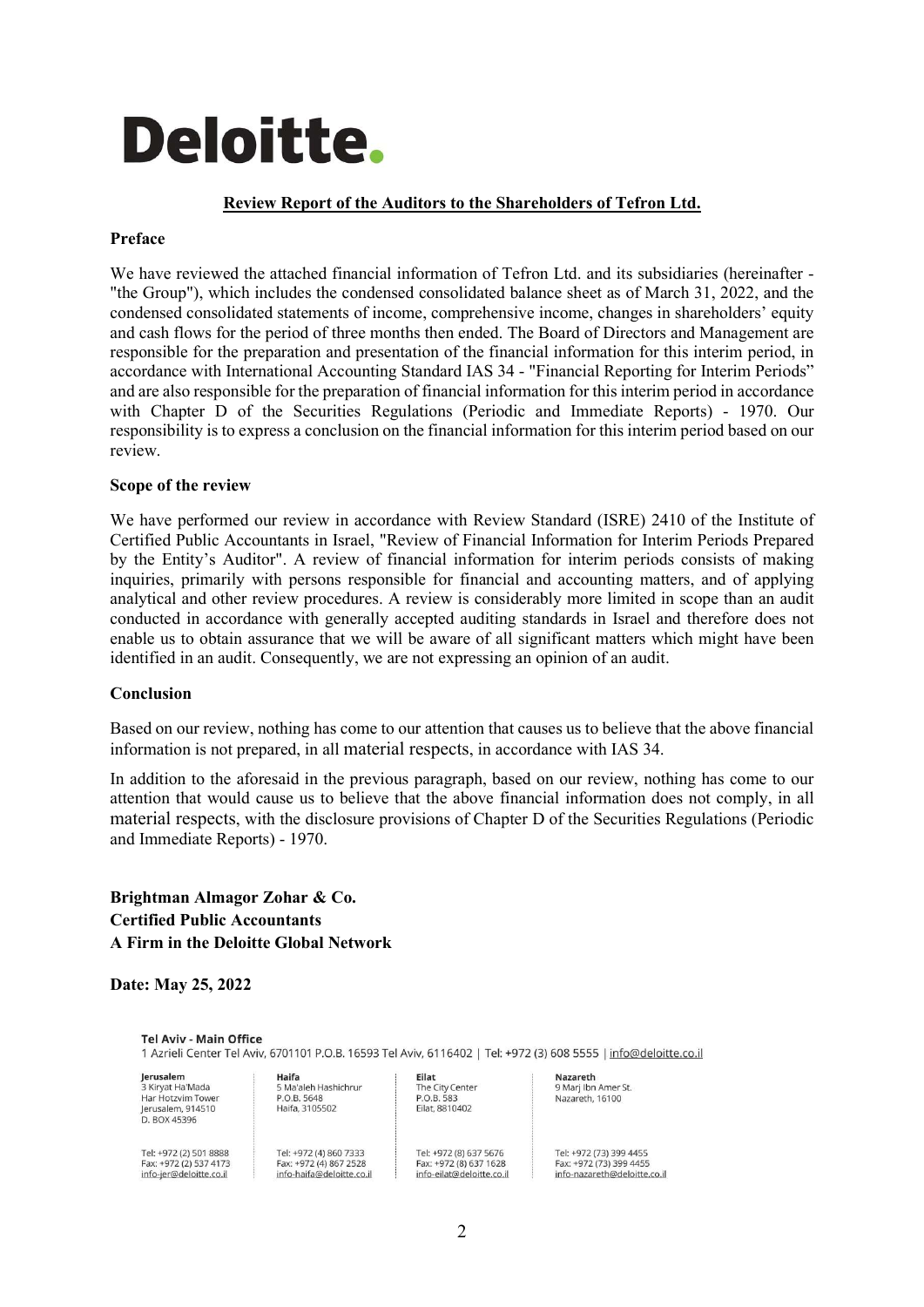## Condensed Consolidated Balance Sheets

|                                     |                  |                                | As of           |  |
|-------------------------------------|------------------|--------------------------------|-----------------|--|
|                                     | As of            |                                | <b>December</b> |  |
|                                     | March 31,        |                                | 31,             |  |
|                                     | 2022             | 2021                           | 2021            |  |
|                                     | <b>Unaudited</b> |                                | <b>Audited</b>  |  |
|                                     |                  | <b>US dollars in thousands</b> |                 |  |
| <b>Current assets</b>               |                  |                                |                 |  |
| Cash                                | 7,431            | 4,499                          | 3,501           |  |
| Trade receivables, net              | 32,455           | 49,946                         | 43,022          |  |
| Other receivables                   | 7,124            | 3,167                          | 4,845           |  |
| Inventory                           | 93,841           | 44,933                         | 70,963          |  |
| <b>Total current assets</b>         | 140,851          | 102,545                        | 122,331         |  |
| <b>Non-current assets</b>           |                  |                                |                 |  |
| Property, plant and equipment, net  | 14,585           | 14,402                         | 14,283          |  |
| Right-of-use asset                  |                  |                                | 5,754           |  |
|                                     | 5,805            | 6,672                          |                 |  |
| Goodwill and intangible assets, net | 4,065            | 122                            | 127             |  |
| Software, net                       | 2,538            | 2,518                          | 2,623           |  |
| Deferred taxes, net                 | 5,648            | 3,051                          | 5,648           |  |
| <b>Total non-current assets</b>     | 32,641           | 26,765                         | 28,435          |  |
| <b>Total assets</b>                 | 173,492          | 129,310                        | 150,766         |  |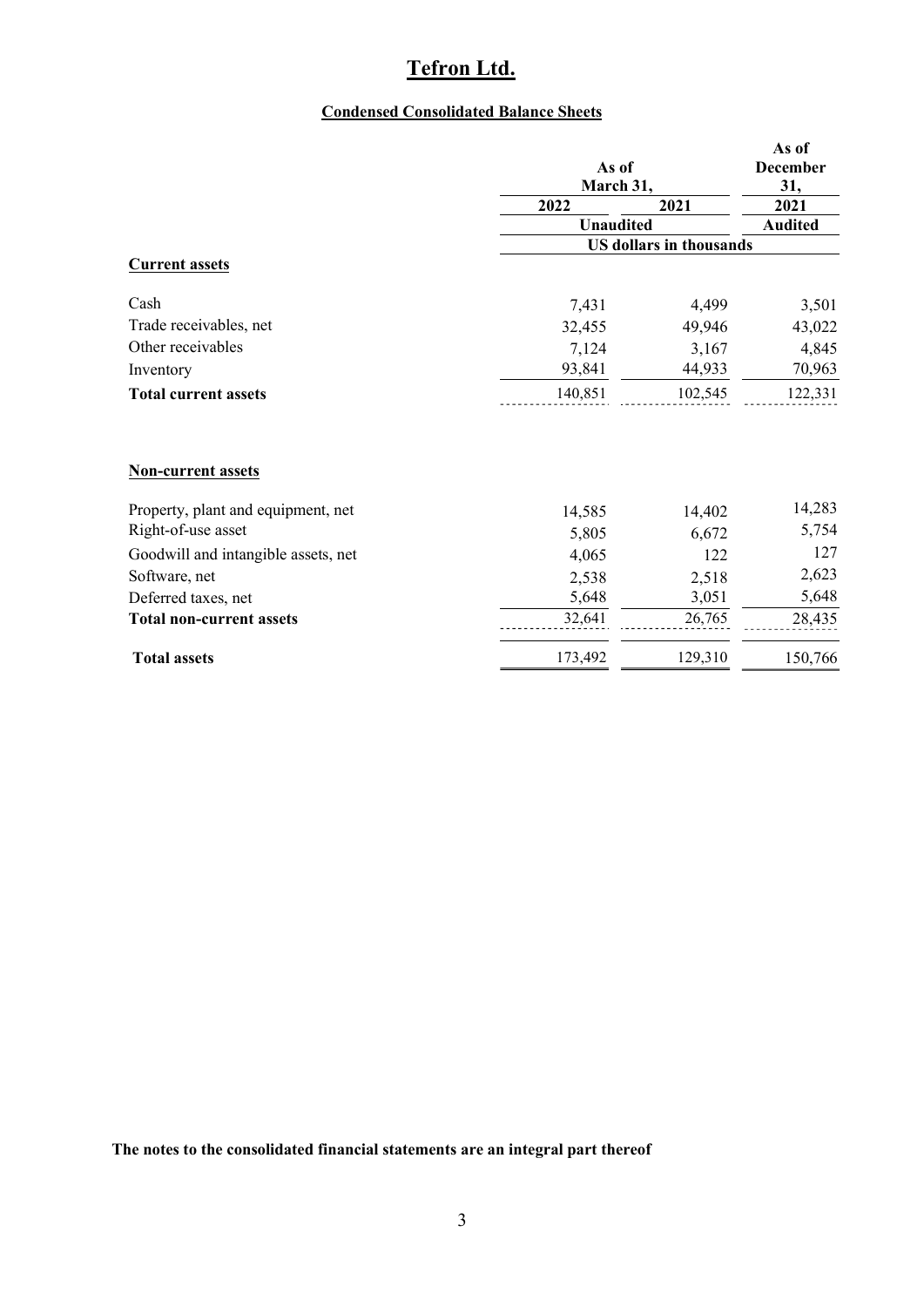## Condensed Consolidated Balance Sheets

|                                                      | As of<br>March 31, |                                | As of<br>December 31, |
|------------------------------------------------------|--------------------|--------------------------------|-----------------------|
|                                                      | 2022               | 2021                           | 2021                  |
|                                                      | <b>Unaudited</b>   |                                | <b>Audited</b>        |
|                                                      |                    | <b>US dollars in thousands</b> |                       |
| <b>Current Liabilities</b>                           |                    |                                |                       |
| Credit from banking corporations                     | 40,289             | 32,973                         | 34,185                |
| A loan from the controlling shareholders             |                    | 2,000                          |                       |
| Trade payables                                       | 61,158             | 41,417                         | 52,087                |
| Other payables                                       | 10,855             | 8,714                          | 9,394                 |
| <b>Total current liabilities</b>                     | 112,302            | 85,104                         | 95,666                |
| <b>Non-current liabilities</b>                       |                    |                                |                       |
| Loans from banking corporations                      | 5,143              | 5,559                          | 5,143                 |
| Liabilities for bank options                         |                    | 168                            |                       |
| Liabilities for benefits to employees, net           | 1,270              | 1,406                          | 1,301                 |
| Long-term payables                                   | 7,333              | 6,090                          | 4,653                 |
| <b>Total non-current liabilities</b>                 | 13,746             | 13,223                         | 11,097                |
| <b>Equity</b>                                        |                    |                                |                       |
| Share capital                                        | 34,995             | 33,617                         | 34,402                |
| Additional paid-in capital                           | 100,865            | 99,982                         | 101,352               |
| Capital reserve for remeasurement of defined benefit |                    |                                |                       |
| plan                                                 | (2,340)            | (2,260)                        | (2,340)               |
| Accumulated deficit                                  | (79,206)           | (93,200)                       | (82,366)              |
| Treasury shares                                      | (7, 408)           | (7, 408)                       | (7, 408)              |
| Capital reserve for hedging transactions             | (71)               | (339)                          | (246)                 |
| Other capital reserves                               | 609                | 591                            | 609                   |
| <b>Total equity</b>                                  | 47,444             | 30,983                         | 44,003                |
| <b>Total liabilities and equity</b>                  | 173,492            | 129,310                        | 150,766               |
|                                                      |                    |                                |                       |

| May 25, 2022             |                          |                      |                         |
|--------------------------|--------------------------|----------------------|-------------------------|
| Date of approval of      | <b>Arnon Tiberg</b>      | <b>Ben Lieberman</b> | <b>Gregory Davidson</b> |
| the financial statements | <b>Chairman of Board</b> | CEO.                 | <b>CFO</b>              |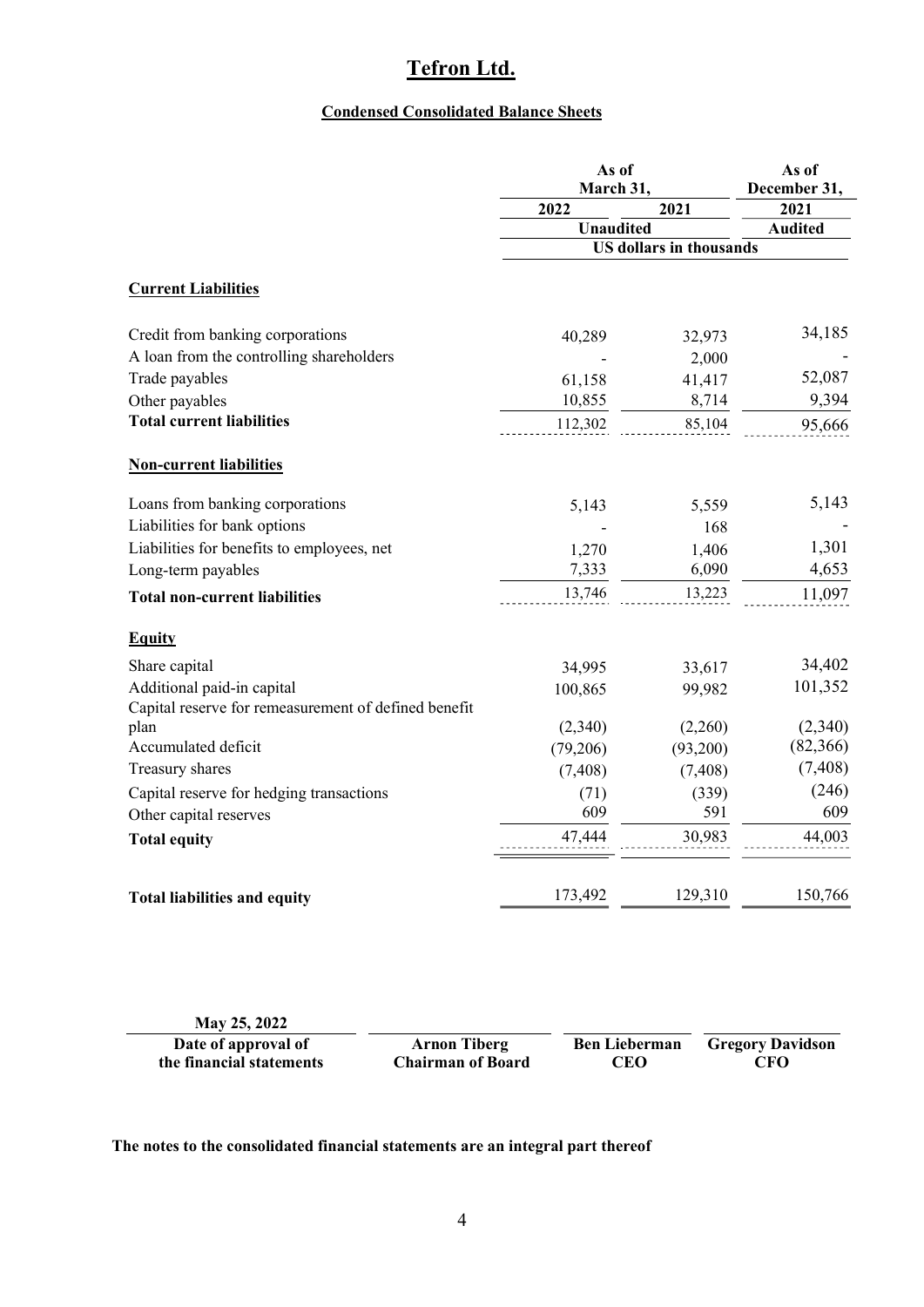## Condensed Consolidated Statements of Income

|                                     | For the            | For the year                           |                |
|-------------------------------------|--------------------|----------------------------------------|----------------|
|                                     | three months ended |                                        | ended          |
|                                     | March 31,          |                                        | December 31    |
|                                     | 2022               | 2021                                   | 2021           |
|                                     | <b>Unaudited</b>   |                                        | <b>Audited</b> |
|                                     |                    | <b>US dollars in thousands</b>         |                |
|                                     |                    | (excluding data on earnings per share) |                |
| <b>Sales</b>                        | 53,021             | 57,905                                 | 261,346        |
| Cost of sales                       | 40,783             | $(*)45,692$                            | 207,564        |
| Gross profit                        | 12,238             | $(*)12,213$                            | 53,782         |
| Development expenses                | 1,542              | 1,256                                  | 5,232          |
| Selling and marketing expenses      | 5,750              | $(*)5,248$                             | 24,426         |
| General and administrative expenses | 1,062              | 887                                    | 4,508          |
| Other expenses                      |                    |                                        | 739            |
| Operating profit                    | 3,884              | 4,822                                  | 18,877         |
| Financing income                    | 102                | 86                                     | 197            |
| Financing expenses                  | (637)              | (637)                                  | (4,145)        |
| Financing expenses, net             | (535)              | (551)                                  | (3,948)        |
| Income before taxes on income       | 3,349              | 4,271                                  | 14,929         |
| Taxes on income                     | (189)              | (753)                                  | (577)          |
|                                     |                    |                                        | 14,352         |

Income per share (in dollars)

| Basic earnings per share   |      | 0.30 | 1.18 |
|----------------------------|------|------|------|
| Diluted earnings per share | 0.24 | 0.29 |      |

(\*) Reclassified, see Note 7 as follows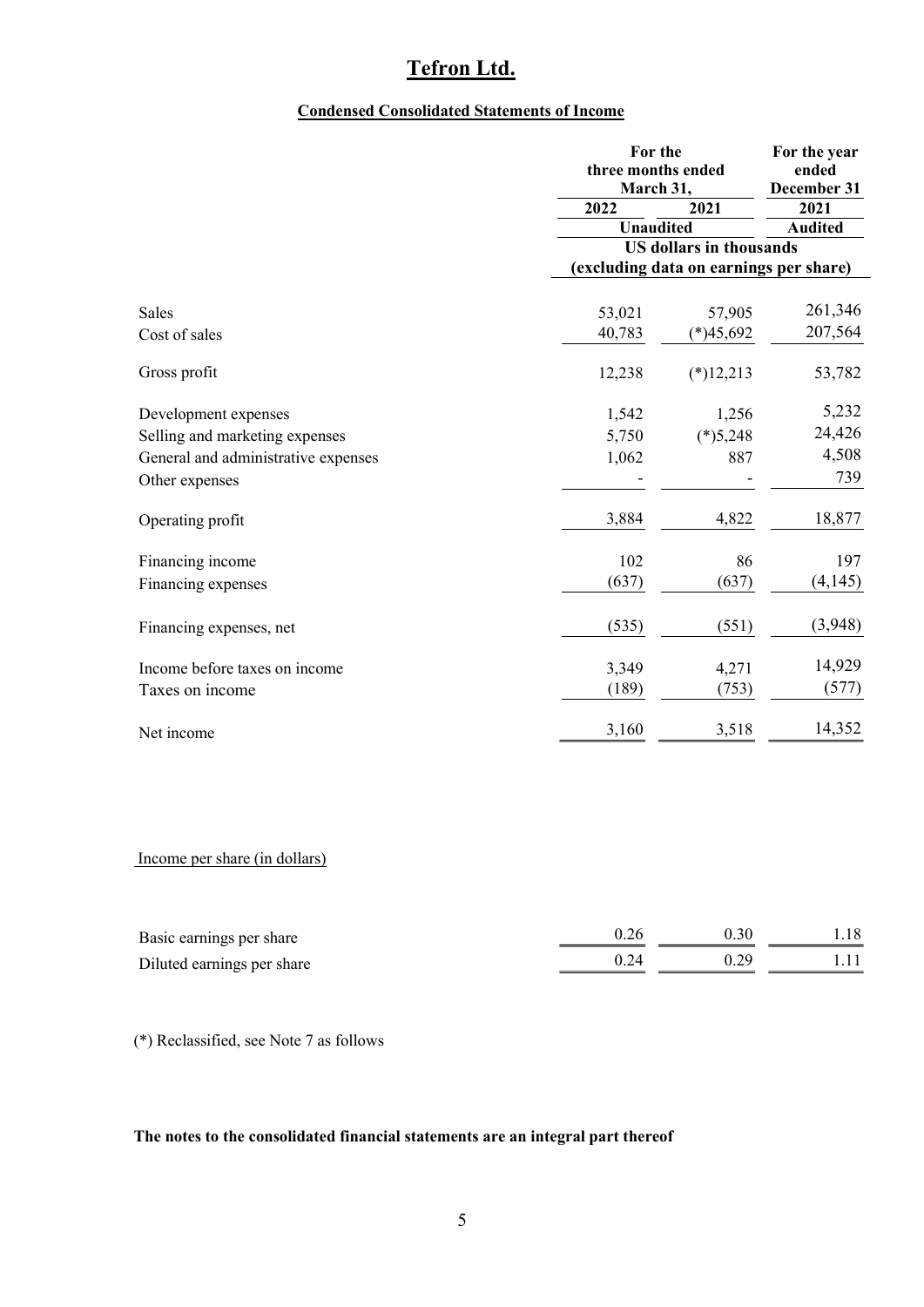## Condensed Consolidated Statements of Comprehensive Income

|                                                                                                                            | For the<br>three months<br>ended<br>March 31 | For the<br>year ended<br><b>December</b><br>31 |                |  |  |
|----------------------------------------------------------------------------------------------------------------------------|----------------------------------------------|------------------------------------------------|----------------|--|--|
|                                                                                                                            | 2022                                         | 2021                                           | 2021           |  |  |
|                                                                                                                            |                                              | <b>Unaudited</b>                               | <b>Audited</b> |  |  |
|                                                                                                                            |                                              | <b>US dollars in thousands</b>                 |                |  |  |
| Net income                                                                                                                 | 3,160                                        | 3,518                                          | 14,352         |  |  |
| Other comprehensive income (loss) (after the effect of the<br>$\max$ :                                                     |                                              |                                                |                |  |  |
| Amounts that will not be reclassified thereafter to the<br>statements of income:                                           |                                              |                                                |                |  |  |
| Loss from remeasurement of a defined benefit plan                                                                          |                                              |                                                | (80)           |  |  |
| Subtotal of items that will not be reclassified thereafter to the<br>statements of income                                  |                                              |                                                | (80)           |  |  |
| Amounts that will be reclassified or are reclassified to the<br>statements of income provided that specific terms are met: |                                              |                                                |                |  |  |
| Unrealized gain (loss) on cash flow hedges                                                                                 | 19                                           | 16                                             | (54)           |  |  |
| Unrealized gain due to interest rate swap transaction                                                                      | 156                                          | 26                                             | 189            |  |  |
| Total items that shall be reclassified or are reclassified to the<br>statements of income                                  | 175                                          | 42                                             | 135            |  |  |
| Total other comprehensive income                                                                                           | 175                                          | 42                                             | 55             |  |  |
| Total comprehensive income attributable to the Company's<br>shareholders                                                   | 3,335                                        | 3,560                                          | 14,407         |  |  |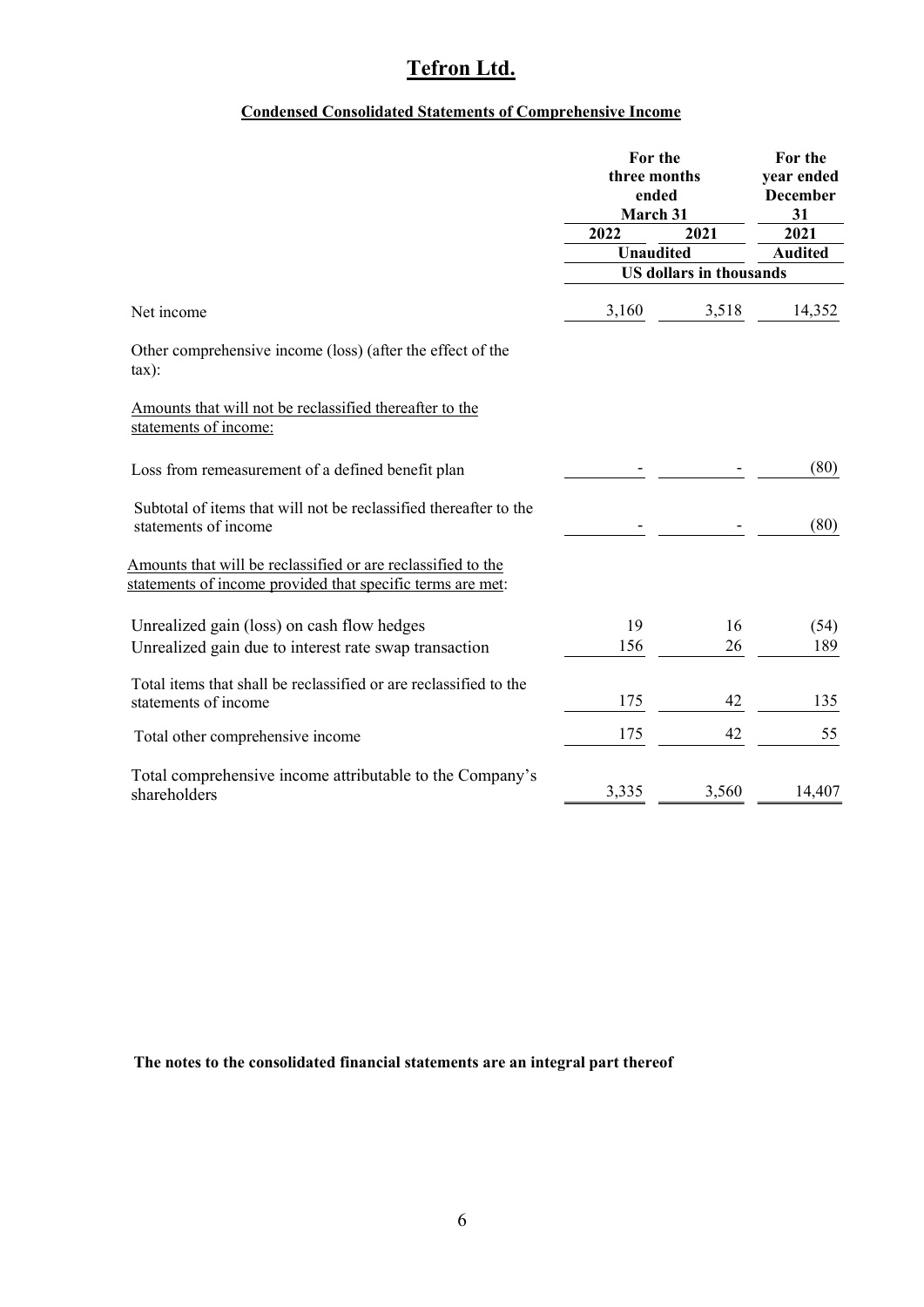## Condensed Consolidated Statements of Changes in Shareholders' Equity

|                                                         | <b>Share</b><br>capital | <b>Additional</b><br>paid-in<br>capital | <b>Reserve for</b><br>actuarial losses | Accumulated<br>deficit         | <b>Treasury</b><br>shares | Capital reserve<br>for hedging<br>transactions        | Other capital<br>reserves | <b>Total</b><br>equity |
|---------------------------------------------------------|-------------------------|-----------------------------------------|----------------------------------------|--------------------------------|---------------------------|-------------------------------------------------------|---------------------------|------------------------|
|                                                         |                         |                                         |                                        | <b>Unaudited</b>               |                           |                                                       |                           |                        |
|                                                         |                         |                                         |                                        | <b>US</b> dollars in thousands |                           |                                                       |                           |                        |
| Balance as of January 1, 2022 (audited)                 | 34,402                  | 101,352                                 | (2,340)                                | (82, 366)                      | (7, 408)                  | (246)                                                 | 609                       | 44,003                 |
| Net income                                              |                         |                                         |                                        | 3,160                          |                           |                                                       |                           | 3,160                  |
| Total other comprehensive income                        |                         |                                         |                                        |                                |                           | 175                                                   |                           | 175                    |
| Issue of shares<br>Share based payment to employees and | 593                     | (593)                                   |                                        |                                |                           |                                                       |                           | $\blacksquare$         |
| consultants                                             |                         | 106                                     |                                        |                                |                           |                                                       |                           | 106                    |
| Balance as of March 31, 2022                            | 34,995                  | 100,865                                 | (2,340)                                | (79, 206)                      | (7, 408)                  | (71)                                                  | 609                       | 47,444                 |
|                                                         | <b>Share</b><br>capital | <b>Additional</b><br>paid-in<br>capital | <b>Reserve for</b><br>actuarial losses | <b>Accumulated</b><br>deficit  | <b>Treasury</b><br>shares | <b>Capital reserve</b><br>for hedging<br>transactions | Other capital<br>reserves | <b>Total</b><br>equity |
|                                                         |                         |                                         |                                        | <b>Unaudited</b>               |                           |                                                       |                           |                        |
|                                                         |                         |                                         |                                        | <b>US dollars in thousands</b> |                           |                                                       |                           |                        |
| Balance as of January 1, 2021 (audited)                 | 33,617                  | 99,967                                  | (2,260)                                | (96, 718)                      | (7, 408)                  | (381)                                                 | 572                       | 27,389                 |
| Net income                                              |                         |                                         |                                        | 3,518                          |                           |                                                       |                           | 3,518                  |
| Total other comprehensive income                        |                         |                                         |                                        |                                |                           | 42                                                    |                           | 42                     |
| Share based payment to employees and<br>consultants     |                         | 15                                      |                                        |                                |                           |                                                       |                           | 15                     |
| Benefit from a controlling shareholder                  |                         |                                         |                                        |                                |                           |                                                       | 19                        | 19                     |
| <b>Balance as of March 31, 2021</b>                     | 33,617                  | 99,982                                  | (2,260)                                | (93,200)                       | (7, 408)                  | (339)                                                 | 591                       | 30,983                 |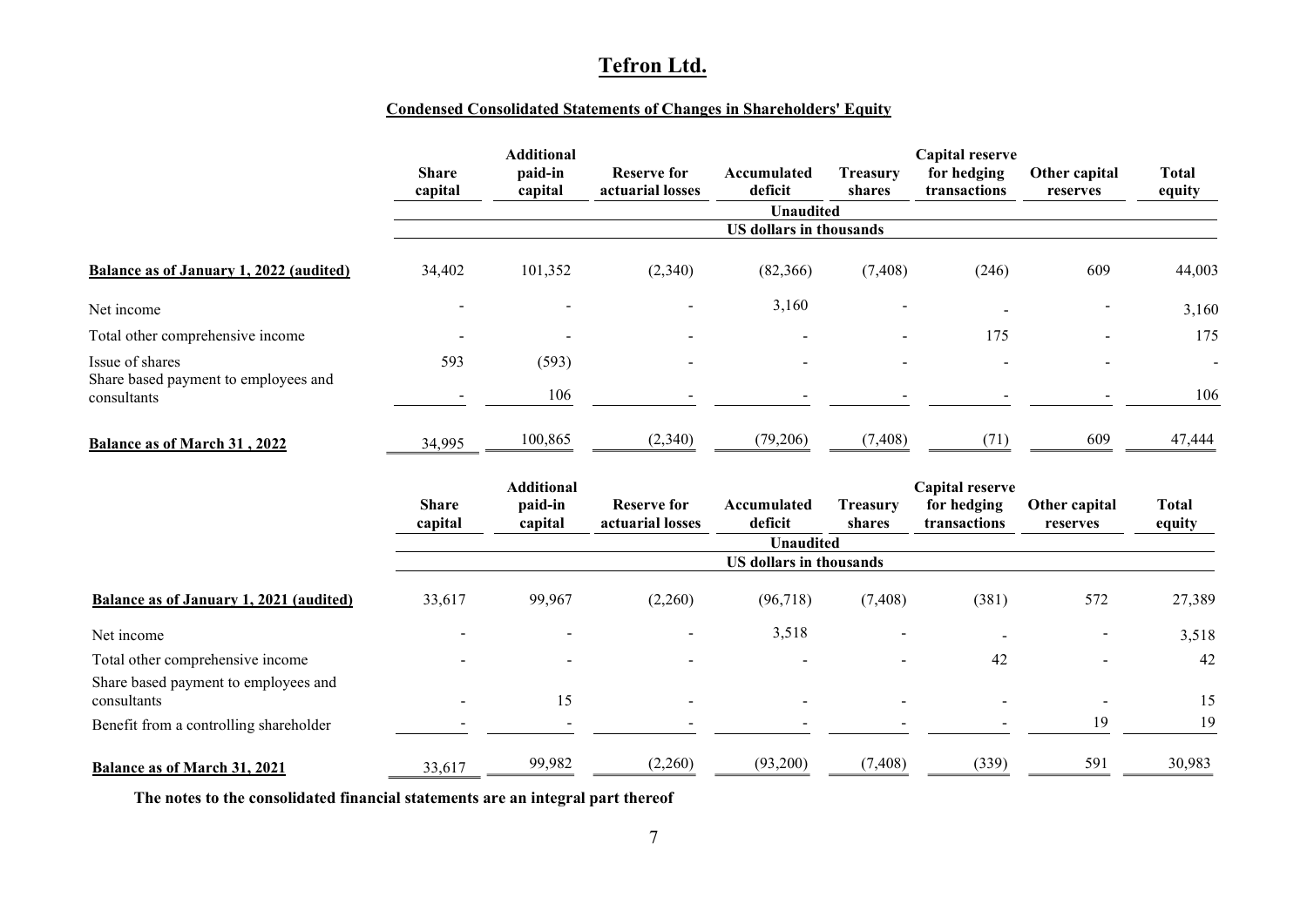#### Condensed Consolidated Statements of Changes in Shareholders' Equity

|                                                     | <b>Share</b><br>capital | <b>Additional</b><br>paid-in<br>capital | <b>Reserve for</b><br>actuarial losses | Accumulated<br>deficit         | Treasurv<br>shares | Capital<br>reserve for<br>hedging<br>transactions | Other capital<br>reserves | <b>Total</b><br>equity |
|-----------------------------------------------------|-------------------------|-----------------------------------------|----------------------------------------|--------------------------------|--------------------|---------------------------------------------------|---------------------------|------------------------|
|                                                     |                         |                                         |                                        | <b>US dollars in thousands</b> |                    |                                                   |                           |                        |
| <b>Balance as of January 1, 2021</b>                | 33,617                  | 99,967                                  | (2,260)                                | (96, 718)                      | (7, 408)           | (381)                                             | 572                       | 27,389                 |
| Net income                                          |                         |                                         |                                        | 14,352                         | -                  |                                                   | $\overline{\phantom{a}}$  | 14,352                 |
| Total other comprehensive income (loss)             |                         |                                         | (80)                                   | $\overline{\phantom{a}}$       | Ξ.                 | 135                                               |                           | 55                     |
| Issue of shares                                     | 785                     | 954                                     |                                        |                                |                    |                                                   |                           | 1,739                  |
| Share based payment to employees and<br>consultants |                         | 431                                     |                                        |                                |                    |                                                   |                           | 431                    |
| Benefit from a controlling shareholder              |                         |                                         |                                        |                                |                    |                                                   | 37                        | 37                     |
| <b>Balance as of December 31, 2021</b>              | 34,402                  | 101,352                                 | (2,340)                                | (82,366)                       | (7, 408)           | (246)                                             | 609                       | 44,003                 |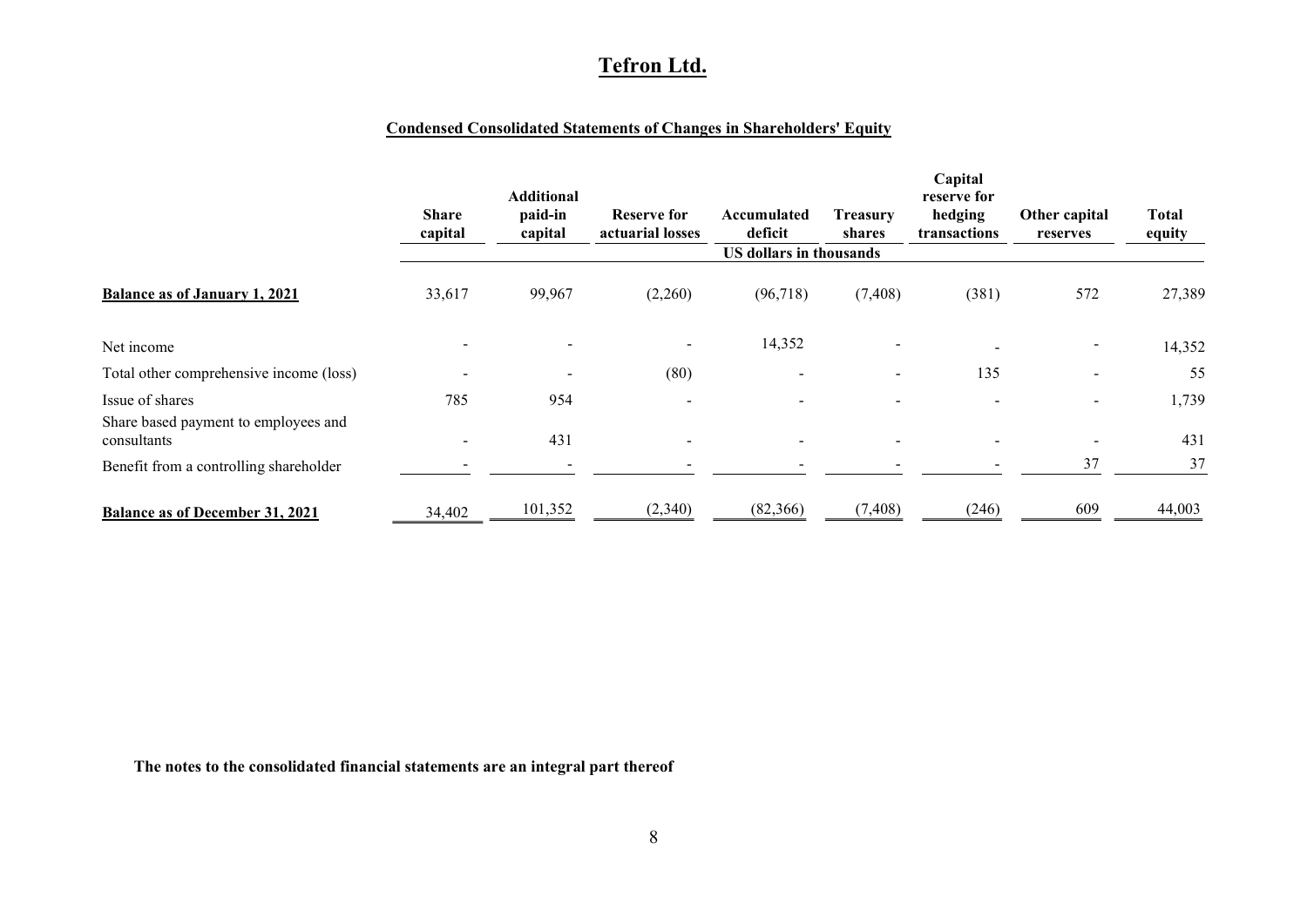# Condensed Consolidated Statements of Cash Flows

|                                                                          | For the three months<br>ended<br>March 31, | For the year<br>ended<br>December 31 |                |  |
|--------------------------------------------------------------------------|--------------------------------------------|--------------------------------------|----------------|--|
|                                                                          | 2022                                       | 2021                                 | 2021           |  |
|                                                                          | <b>Unaudited</b>                           |                                      | <b>Audited</b> |  |
|                                                                          |                                            | <b>US dollars in thousands</b>       |                |  |
| <b>Cash flows from operating activities:</b>                             |                                            |                                      |                |  |
| Net income                                                               | 3,160                                      | 3,518                                | 14,352         |  |
| Adjustments required to present cash flows from operating<br>activities: |                                            |                                      |                |  |
| Adjustments to statement of income items:                                |                                            |                                      |                |  |
| Depreciation and amortization of fixed assets and intangible assets      | 1,473                                      | 899                                  | 4,236          |  |
| Capital gain on sale of fixed assets                                     |                                            |                                      | 31             |  |
| Benefit from a controlling shareholder                                   |                                            | 19                                   | 37             |  |
| Impairment of fixed assets                                               |                                            |                                      | 708            |  |
| Cost of share-based payment                                              | 65                                         | 15                                   | 518            |  |
| Loss due to impairment of slow inventory                                 | 264                                        | 208                                  | 569            |  |
|                                                                          | 1,802                                      | 1,141                                | 6,099          |  |
| Change in deferred taxes, net                                            |                                            |                                      | (2,597)        |  |
| Change in liabilities for benefits to employees, net                     | (31)                                       | 38                                   | (147)          |  |
| Change in fair value of a liability for bank options                     |                                            |                                      | 1,571          |  |
| Taxes on income                                                          | 250                                        | (68)                                 | 2,205          |  |
| Financing expenses, net                                                  | 583                                        | 653                                  | 1,955          |  |
|                                                                          | 802                                        | 623                                  | 2,987          |  |
| Changes in assets and liabilities items:                                 |                                            |                                      |                |  |
| Decrease (increase) in trade receivables                                 | 10,567                                     | (8,182)                              | (1,258)        |  |
| Decrease (increase) in other receivables                                 | (2,260)                                    | 475                                  | (1,273)        |  |
| Increase in inventory                                                    | (23, 142)                                  | (11, 382)                            | (37, 773)      |  |
| Increase in trade payables                                               | 9,100                                      | 4,615                                | 15,895         |  |
| Increase (decrease) in other payables                                    | (354)                                      | 1,035                                | 1,665          |  |
|                                                                          | (6,089)                                    | (13, 439)                            | (22, 744)      |  |
| Cash paid and received during the period for:                            |                                            |                                      |                |  |
| Interest paid                                                            | (454)                                      | (616)                                | (1,658)        |  |
| Taxes paid                                                               | (250)                                      | (15)                                 | (2,288)        |  |
| Taxes received                                                           |                                            | 83                                   | 83             |  |
|                                                                          | (704)                                      | (548)                                | (3, 863)       |  |
| Net cash used for operating activities                                   | (1,029)                                    | (8,705)                              | (3,169)        |  |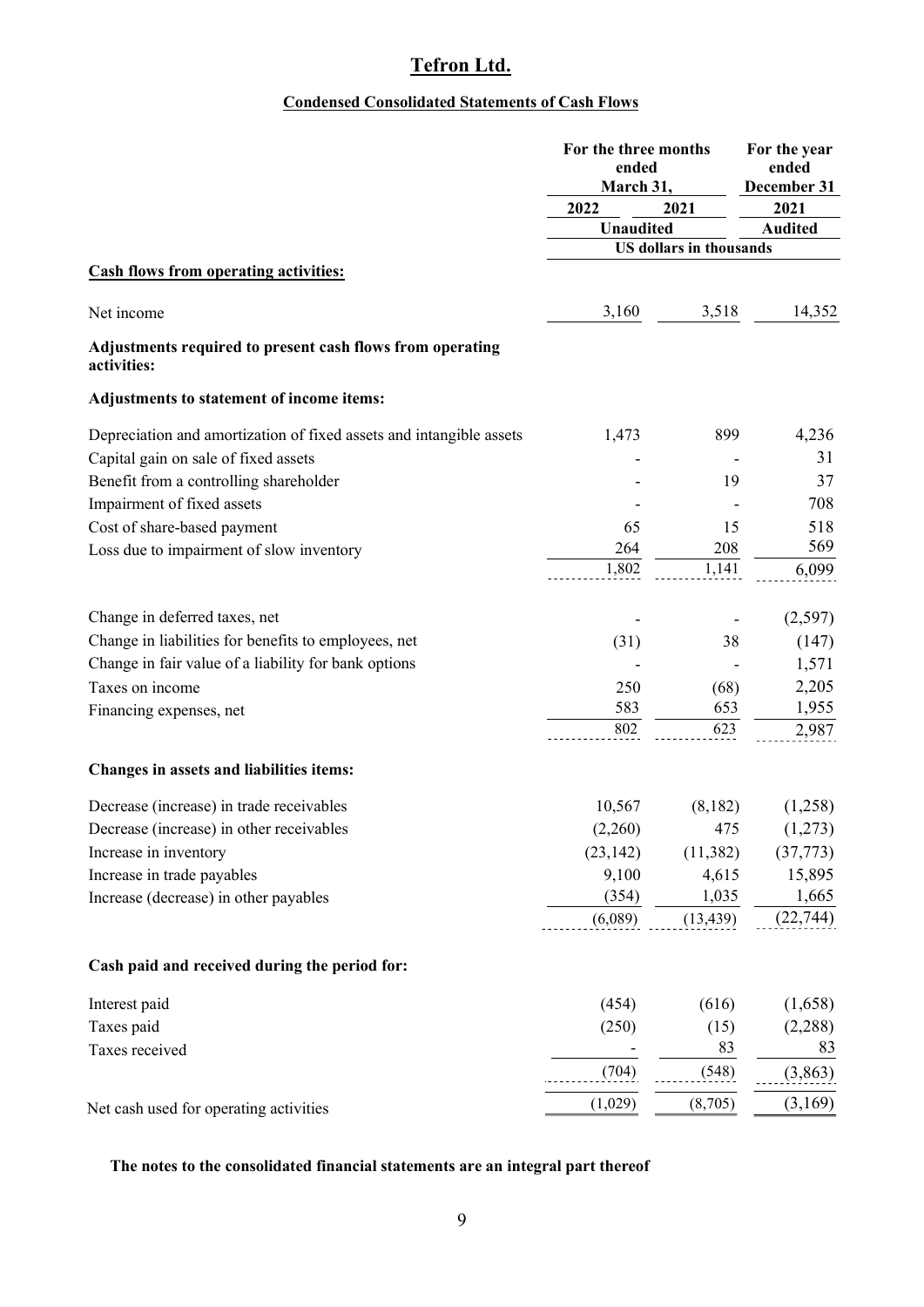# Condensed Consolidated Statements of Cash Flows

|                                                                 | For the<br>three months<br>ended<br>March 31,      |         | For the<br>vear<br>ended<br><b>December</b><br>31<br>2021<br><b>Audited</b> |  |
|-----------------------------------------------------------------|----------------------------------------------------|---------|-----------------------------------------------------------------------------|--|
|                                                                 | 2022                                               |         |                                                                             |  |
|                                                                 | <b>Unaudited</b><br><b>US dollars in thousands</b> |         |                                                                             |  |
| <b>Cash flows from investing activities</b>                     |                                                    |         |                                                                             |  |
| Purchase of property, plant and equipment and intangible assets | (378)                                              | (98)    | (3, 499)                                                                    |  |
| Purchase of software                                            | (69)                                               | (325)   | (844)                                                                       |  |
| Proceeds from disposal of fixed assets                          |                                                    |         | 939                                                                         |  |
| Net cash used for investing activities                          | (447)                                              | (423)   | (3,404)                                                                     |  |
| <b>Cash flows from financing activities:</b>                    |                                                    |         |                                                                             |  |
| Short-term bank credit, net                                     | 6,105                                              | 5,705   | 8,215                                                                       |  |
| Repayment of long-term loans                                    |                                                    |         | (1,715)                                                                     |  |
| Repayment of loans from a controlling shareholder               |                                                    |         | (2,000)                                                                     |  |
| Repayment of long-term credit for fixed assets                  | (148)                                              |         | (812)                                                                       |  |
| Repayment of lease liability                                    | (551)                                              | (357)   | (1,893)                                                                     |  |
| Net cash provided from financing activities                     | 5,406                                              | 5,348   | 1,795                                                                       |  |
| Increase (decrease) in cash and cash equivalents                | 3,930                                              | (3,780) | (4,778)                                                                     |  |
| Cash and cash equivalents at beginning of period                | 3,501                                              | 8,279   | 8,279                                                                       |  |
| Cash and cash equivalents at end of period                      | 7,431                                              | 4,499   | 3,501                                                                       |  |
| Appendix a - Significant non-cash transactions                  |                                                    |         |                                                                             |  |
| Purchase of fixed assets on credit                              | 400                                                | 892     | 599                                                                         |  |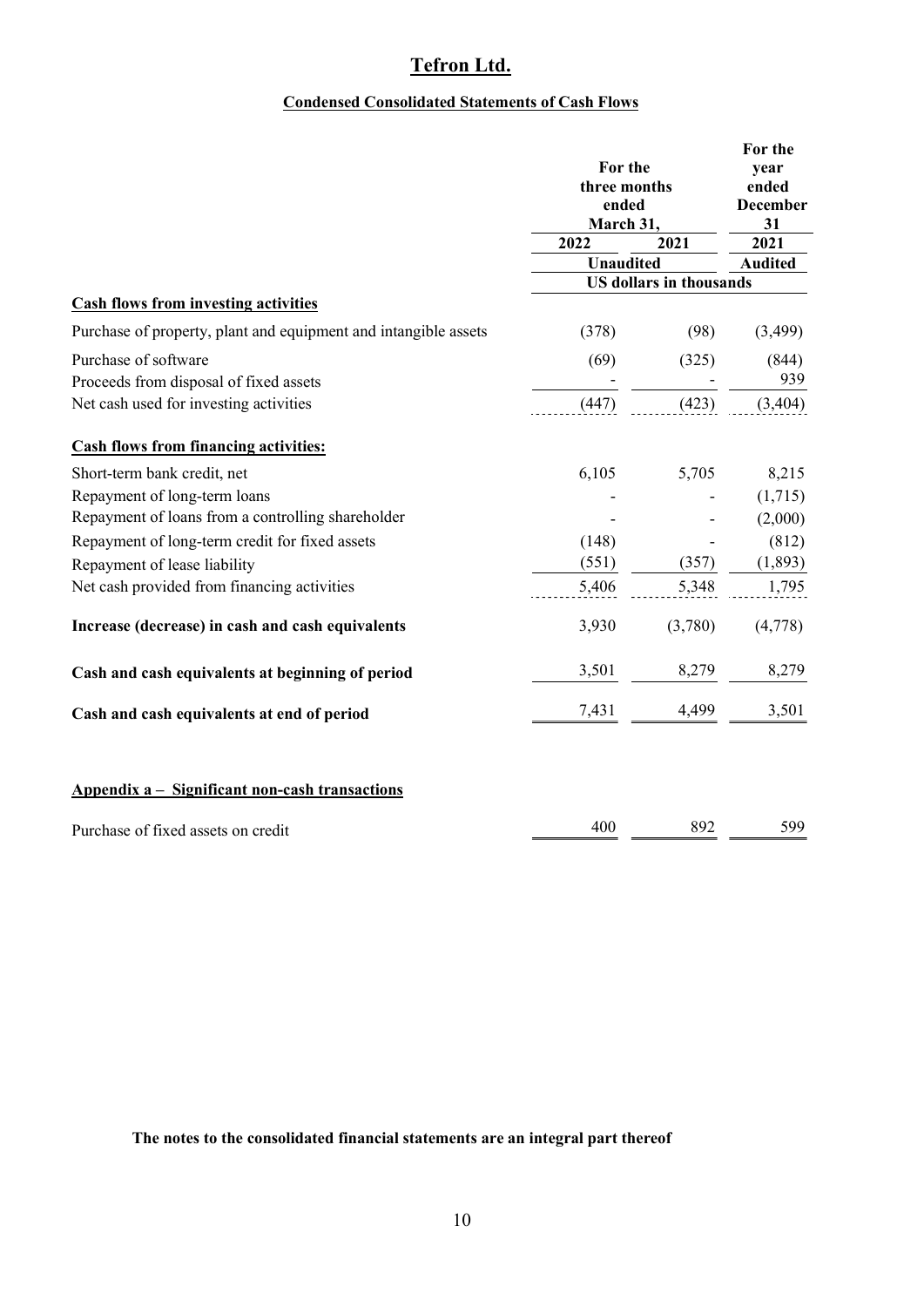#### Notes to the Condensed Consolidated Financial Statements

#### Note 1 - General

- a. These financial statements were prepared in a condensed form as of March 31, 2022, and for the three months period then ended (hereinafter - "interim consolidated financial statements"). These statements should be read together with Tefron Ltd.'s (hereinafter: "the Company") annual financial statements as of December 31, 2021, and for the year then ended, and the notes accompanying them (hereinafter: "annual financial statements").
- b. The Company did not include separate financial information in the interim financial statements in accordance with Regulation 38d of the Securities Regulations ("Periodic and Immediate Reports"), 1970, since it believes that including such information shall not carry with it any additional material information to the investor.

#### Note 2 - Significant accounting principles

#### a. Basis for the preparation of the financial statements

The interim consolidated financial statements have been prepared in accordance with International Accounting Standard 34 - "Financial Reporting for Interim Periods", and in accordance with the disclosure requirements of Chapter D of the Securities Regulations (Periodic and Immediate Reports) 1970.

During the preparation of these interim financial statements, the Group implemented accounting policies, presentation rules, and calculation methods identical to those applied in its financial statements as of December 31, 2021, and for the year then ended.

#### b. Taxes on income in interim financial reports

The tax expenses (income) for the presented periods include the total current taxes, taxes in respect of previous years, as well as the total change in the balances of deferred taxes.

Current tax expenses (income) in interim periods are accrued using the average effective annual income tax rate. For the purpose of calculating the effective income tax rate, tax losses for which deferred tax assets were not recognized, which are expected to reduce the tax liability in the reporting year, are deducted.

#### Note 3 – Amendments to Financial Reporting Standards

#### Amendment IAS 37 "Provisions, Contingent Liabilities and Contingent Assets" (concerning Onerous Contracts — Cost of Fulfilling a Contract with a Customer)

The amendment states that "the cost of fulfilling a contract with a customer" consists of "the costs that relate directly to a contract." Costs that relate directly to a contract consist of both incremental costs of fulfilling that contract (for example, direct labor and materials costs) and the allocation of other costs that relate directly to fulfilling contracts (for example, an allocation of depreciation charge for an item of property, plant and equipment used, among others, in fulfilling that contract).

The amendment is applied for annual reporting periods beginning on or after January 1, 2022.

The effect of the initial implementation of this standard on the Group's financial statements is not material.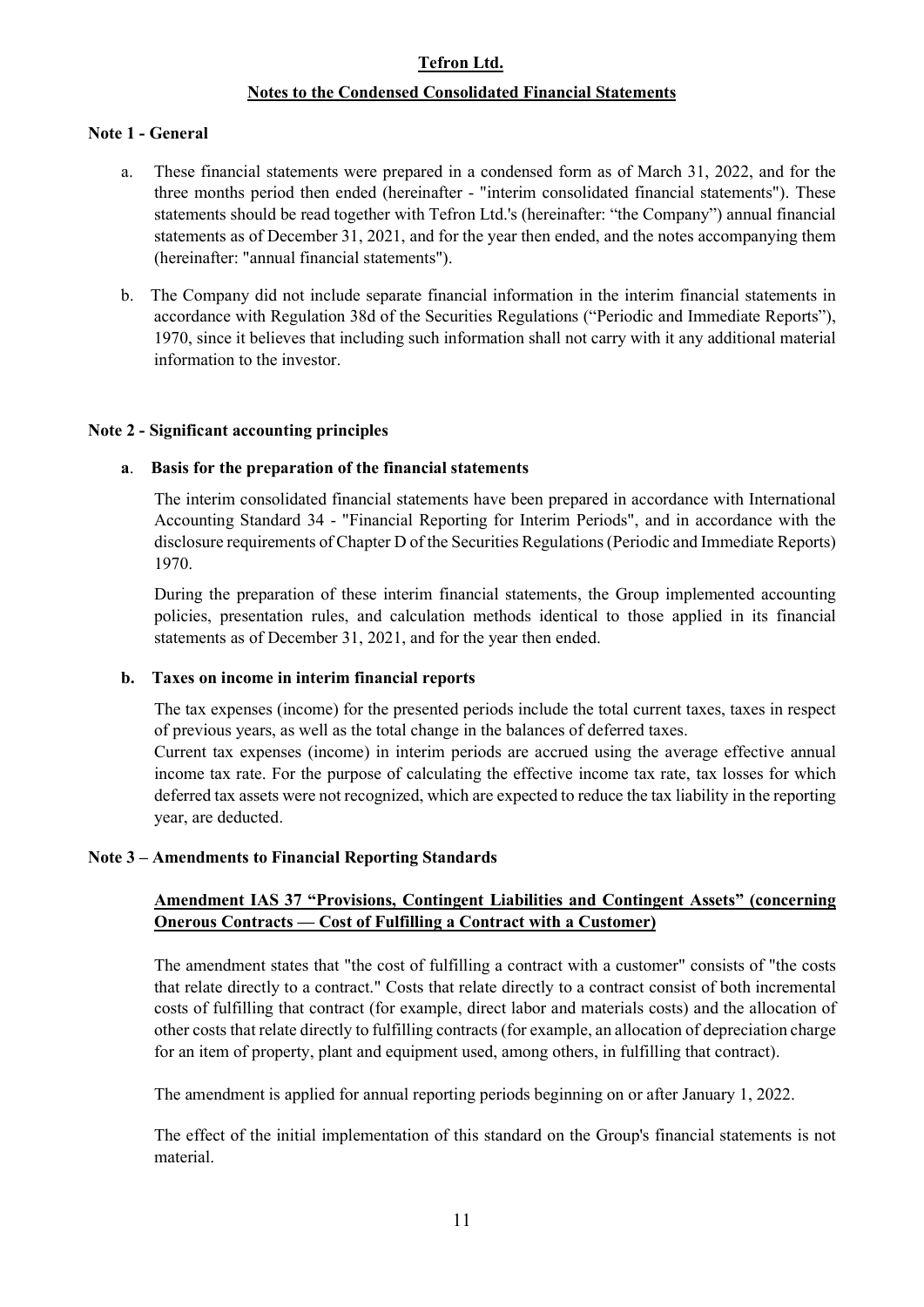#### Notes to the Condensed Consolidated Financial Statements

#### Note 3 – Amendments to Financial Reporting standards (Cont.)

#### Amendment IAS 1 "Presentation of Financial Statements" (concerning the classification of liabilities as current or non-current)

The amendment clarifies that the classification of liabilities as current or non-current is based on the existing rights at the end of the reporting period and is not affected by the entity's estimation concerning the exercise of this right.

The amendment removed the reference to the existence of an unconditional right and clarified that if the right to defer the settlement is contingent on financial covenants, the right exists if the entity meets the criteria set at the end of the reporting period, even if the examination of whether the covenants are met, is done by the lender at a later date.

In addition, as part of the amendment, a definition has been added to the term "disposal" in order to clarify that disposal can be a transfer of cash, goods and services or equity instruments of the entity itself to the opposite party. In this context, it has been clarified that if the terms of a liability that

could, at the option of the counterparty, result in its settlement by a transfer of the entity's own equity instruments, and if such option is recognized separately as equity in accordance with IAS 32 "Financial Instruments: Presentation", the aforementioned terms would not affect the classification of the liability as current or non-current.

The amendment only affects the classification of liabilities as current or non-current in the balance sheet and not on the amount or timing of the recognition of those liabilities or the income and expenses related thereto.

The amendment will be applied retrospectively for annual reporting periods beginning on or after January 1, 2023. Early application is possible.

#### Amendment IAS 8 "Accounting Policies, Changes in Accounting Estimates and Errors" (Concerning Definition of Accounting Estimates)

The definition of "change in an accounting estimate" has been replaced by the definition of "accounting estimates". Accounting estimates under the new definition are "monetary amounts in financial statements that are subject to measurement uncertainty".

The amendment clarifies that a change in an accounting estimate resulting from new information or new developments is not a correction of an error. In addition, the effects of a change in an input or measurement technique used to develop an accounting estimate constitute a change in accounting estimates if those changes do not result from the correction of errors in a prior period.

The amendment will be applied by way of prospective application for annual reporting periods beginning on or after January 1, 2023. Early application is possible.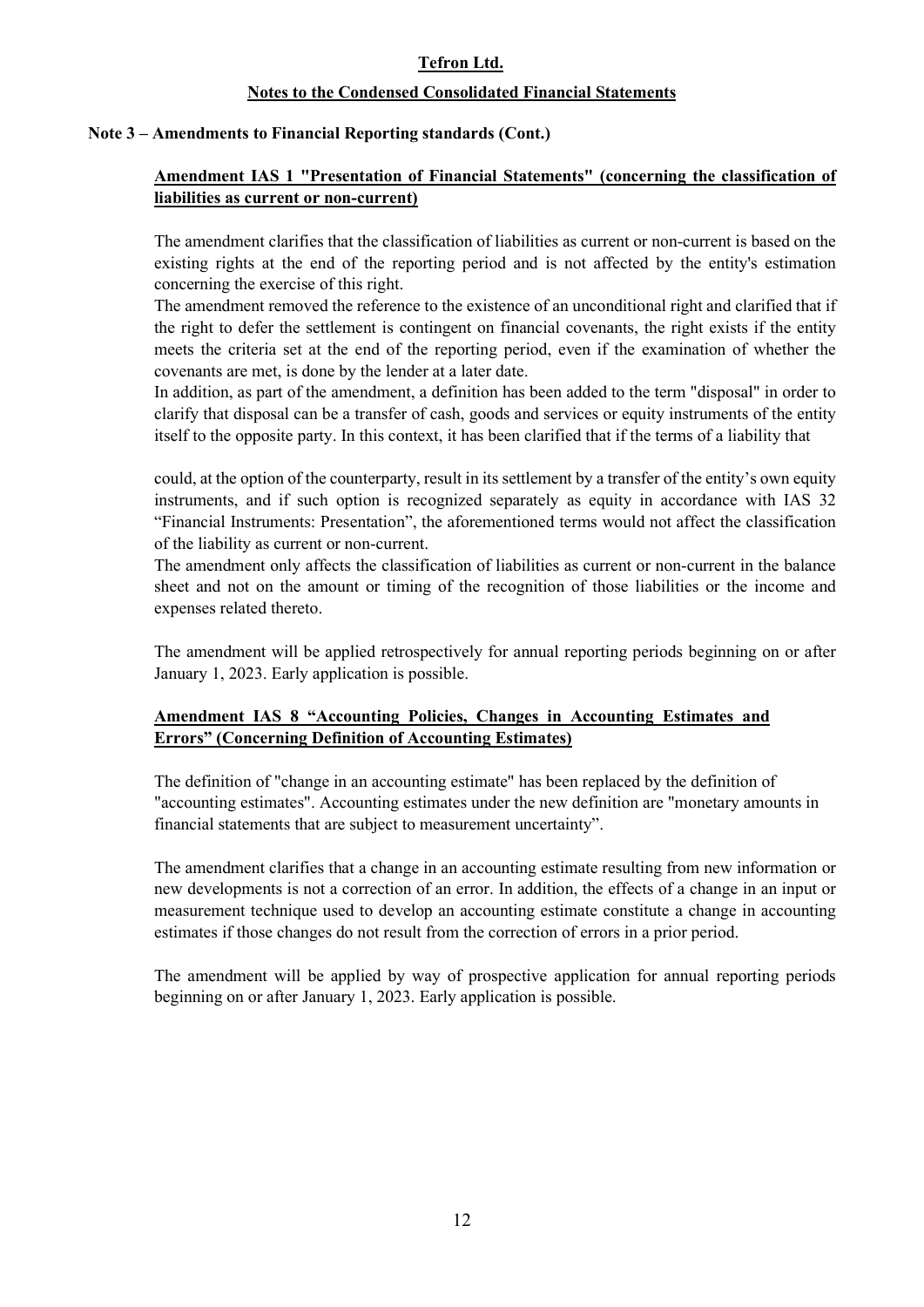#### Notes to the Condensed Consolidated Financial Statements

#### Note 4 – Significant events during the period of the report and thereafter

#### a. Amendment to the financing agreement with HSBC Canada, the Company's financing bank

On March 10, 2022, the signing of the amendment to the financing agreement of the Company with the bank that finances its operations, HSBC, was completed (hereinafter: "the financing agreement", "the amendment" and "the bank", respectively). The principles of the amendment are as follows:

- (1) Increasing the line of credit provided by the bank to Tefron Canada Ltd., a Canadian subsidiary wholly owned by the Company (hereinafter: "Tefron Canada"), from an amount of US\$ 35,000,000 to an amount of US\$ 50,000,000 (hereinafter: "the line of credit").
- (2) Increasing the upper limit of the inventory that will be taken into consideration as collateral for the purpose of utilizing the credit line so that the inventory value will be the lower of: (1) 50% of the inventory value of the finished goods of Tefron Canada and its wholly owned subsidiary, Tefron USA Inc. (hereinafter: "Tefron USA"), and (2) US\$ 25,000,000 (prior to the increase the amount was, as aforementioned, US\$ 10,000,000), while out of this amount, the amount of work-in-progress inventory shall not exceed US\$ 3,000,000.
- (3) Increasing the annual investment limit from a sum of US\$ 2,000,000 to a sum of US\$ 7,000,000 million in 2022 and a sum of US\$ 3,500,000 each year thereafter.
- (4) Adjusting the financing agreement to the SOFR interest rate (and TERM SOFR), which will replace the Labor interest rate.

As of March 31, 2022, the Company met all of the financial covenants stipulated in the financing agreement, as detailed as follows:

Debt service cover ratio of at least 1.20 times, was 3.72. Debt to EBITDA ratio (as defined in the financing agreement) of no more than 3.50 times was 1.60.

#### b. Legal proceedings

On January 10, 2022, the Company reported the submission of a statement of claim against it and against four additional defendants in Haifa District Court by an agent of the Company's machine supplier, Real.Tex Agencies Ltd., and the shareholder thereof, in a total amount of NIS 9 million. The plaintiff claims the defendants allegedly owe him commissions.

Apparently, the Company's part in the lawsuit is insignificant in relation to the entire lawsuit. It also appears the Company has good defense claims against the plaintiff's lawsuit. The management of the Company assesses, based on its legal counsel that due to the preliminary stage of the lawsuit, it is not possible to estimate the chances of the lawsuit.

#### c. Exercising options

During the reporting period, 233,333 options that were allocated by the Company were exercised into 109,909 ordinary shares of the Company.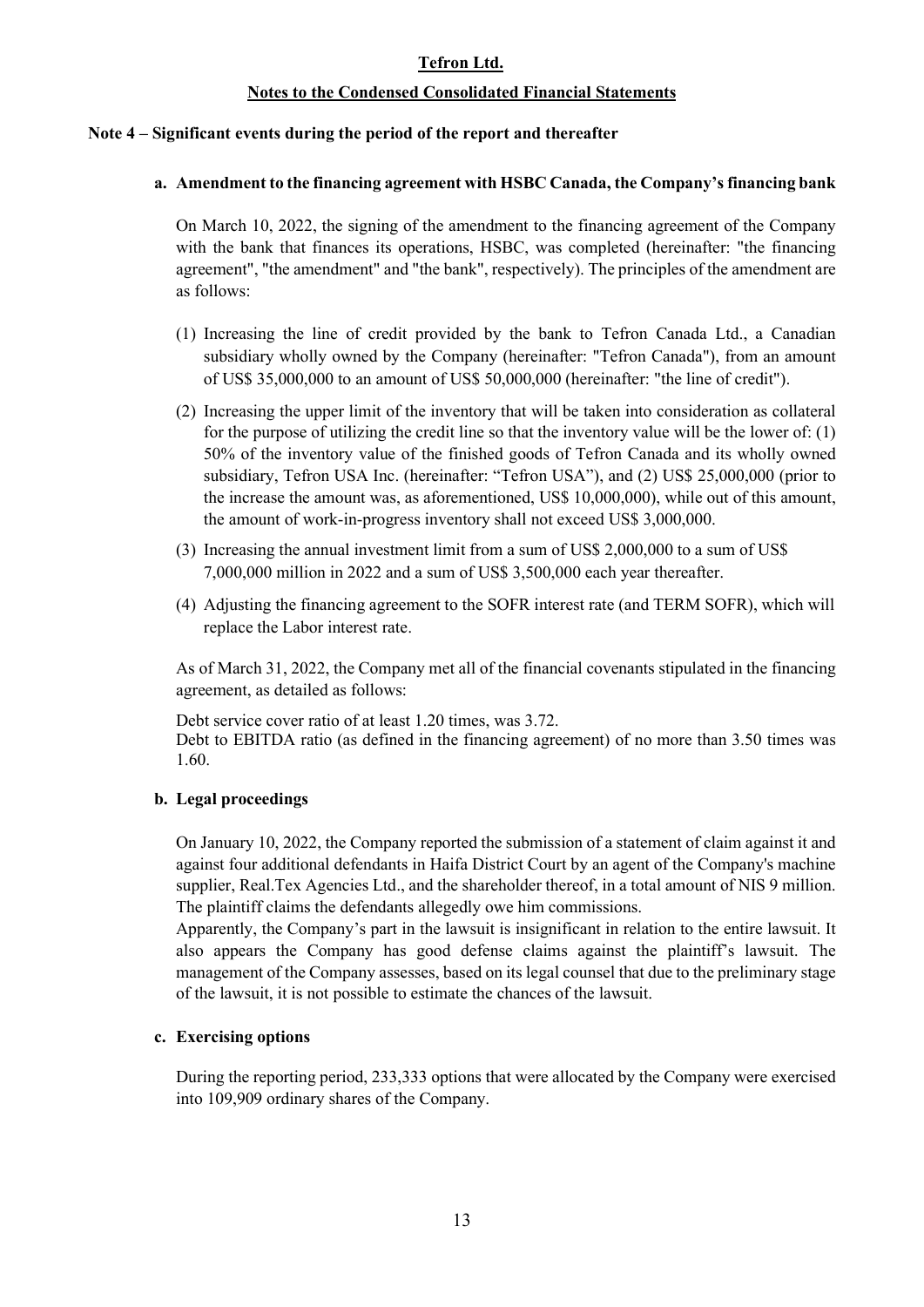#### Notes to the Condensed Consolidated Financial Statements

#### Note 4 – Significant events during the period of the report and thereafter (Cont.)

#### d. Renewal of letters of indemnity to controlling shareholders

On February 21, 2022, the General Meeting of the shareholders of the Company approved, after receiving the approval of the Remuneration Committee and the Board of Directors of the Company, the renewal of the validity of the letters of indemnity to Messrs. Ben Lieberman and Martin Lieberman, directors, officers and controlling shareholders of the Company, and this as of February 11, 2022.

#### e. Extending a lease agreement between the company and the controlling shareholders thereof

On March 14, 2022, the Audit Committee and Board of Directors of the Company approved the extension of the lease agreement of the showrooms in Manhattan, New York, which was signed between the Company and its controlling shareholders, and this until December 31, 2025, and the updated lease fees, which will be US\$ 10,700 per month on an average basis over 4 years.

#### f. Coronavirus

As of the date of the publication of this report and during the reporting period, the spread of the Coronavirus has caused, among other things, disruptions and significant price increases in the supply chain of products, as well as restrictions on transportation and employment in various territories around the world. Nevertheless, as of the date of this report, the global management of this pandemic has seemed to stabilize. However, there is still a concern of experiencing additional "waves" of the pandemic. From all of the aforementioned, at this stage, it is difficult to estimate the future consequences of the pandemic on the Company, that during the pandemic period has improved its actual results. Nevertheless, the uncertainty still exists, but as long as the trends we have witnessed during the reporting period, and as of the date of publication of this report continue, the Company expects to overcome this event, but it may have an impact on the profitability of the Company.

#### Note 5 - Operating segments

#### a. General

The information that the Company provides in accordance with the IFRS 8 definitions is based on the available financial information, which is reviewed regularly and is used by the Company's CEO, who is the Company's chief operating decision-maker (CODM), for the purpose of making decisions regarding the resources to be allocated to the segment and in order to evaluate the segment's performance.

Based on the criteria in IFRS 8 for determining reportable operating segments, and the available financial information, which is reviewed regularly by the Company's CEO, the Company has determined that it operates in two reportable operating segments:

- (a) Brands This segment engages in the design, development, production, and marketing of seamless intimate apparel and activewear and leisurewear, which are manufactured in the Company's plants and through subcontractors and are sold to customers with leading brands.
- (b) Retail This segment engages in the design, development, production, and marketing of seamless intimate apparel and activewear and leisurewear which are sold worldwide to customers in the retail market and are characterized by purchasing large quantities of less complex products compared to the products of the brands segment.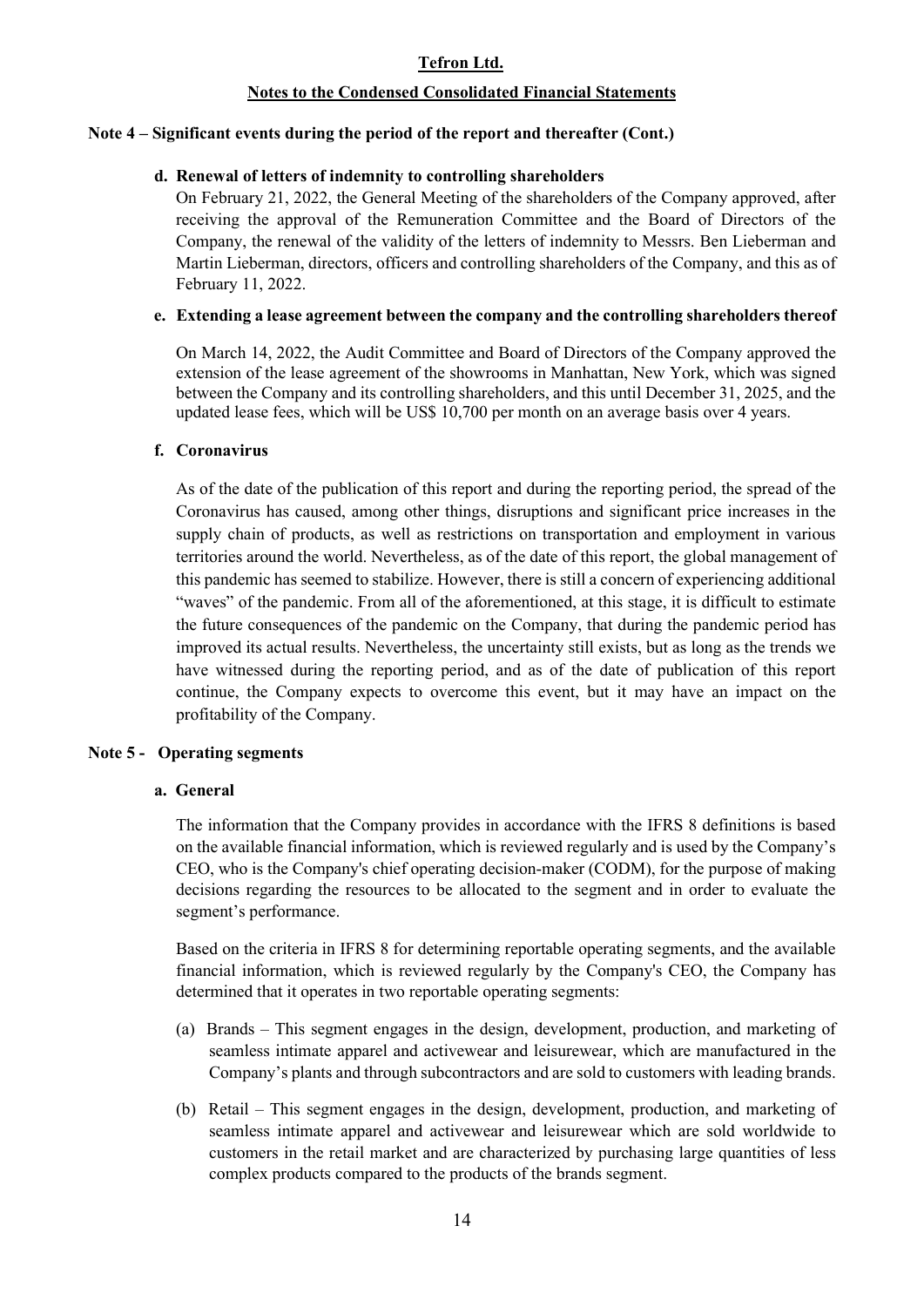#### Notes to the Condensed Consolidated Financial Statements

#### Note 5 - Operating segments (Cont.)

#### b. Reporting in respect of operating segments

|                         | For the three-month period<br>ended March 31, 2022 |                                             | For the three-month period ended<br>March 31, 2021 |               |                                                    |              |  |
|-------------------------|----------------------------------------------------|---------------------------------------------|----------------------------------------------------|---------------|----------------------------------------------------|--------------|--|
|                         | <b>Brands</b>                                      | Retail                                      | <b>Total</b>                                       | <b>Brands</b> | Retail                                             | <b>Total</b> |  |
|                         |                                                    | <b>Unaudited</b><br>US dollars in thousands |                                                    |               | <b>Unaudited</b><br><b>US dollars in thousands</b> |              |  |
|                         |                                                    |                                             |                                                    |               |                                                    |              |  |
| Total segment revenues  | 17,743                                             | 35,278                                      | 53,021                                             | 17,064        | 40,841                                             | 57,905       |  |
| Direct profit           | 2,490                                              | 2,558                                       | 5,048                                              | 2,028         | 3,783                                              | 5,811        |  |
| Indirect costs          | (390)                                              | (774)                                       | (1,164)                                            | (292)         | (697)                                              | (989)        |  |
| Segment results         | 2,100                                              | 1,784                                       | 3,884                                              | 1,736         | 3,086                                              | 4,822        |  |
| Financing expenses, net |                                                    |                                             | (535)                                              |               |                                                    | (551)        |  |
| Tax expenses            |                                                    |                                             | (189)                                              |               |                                                    | (753)        |  |
| Net income              |                                                    |                                             | 3,160                                              |               |                                                    | 3,518        |  |

|                         | For the year ended December 31, 2021 |               |                    |              |  |
|-------------------------|--------------------------------------|---------------|--------------------|--------------|--|
|                         | <b>Brands</b>                        | <b>Retail</b> | <b>Adjustments</b> | <b>Total</b> |  |
|                         | <b>US dollars in thousands</b>       |               |                    |              |  |
| Total segment revenues  | 70,083                               | 191,263       |                    | 261,346      |  |
| Direct profit           | 7,250                                | 17,394        |                    |              |  |
| Indirect costs          | (1,326)                              | (3,626)       |                    |              |  |
| Segment results         | 5,924                                | 13,768        |                    | 19,692       |  |
| Other expenses          |                                      |               |                    | (815)        |  |
| Financing expenses, net |                                      |               |                    | (3,948)      |  |
| Tax expenses            |                                      |               |                    | (577)        |  |
| Net Income              |                                      |               |                    | 14,352       |  |

c. Regarding splitting revenue from contracts with customers into groups that detail how the nature of the amount, timing, and uncertainty of revenue and cash flows are affected by economic factors, see the note related to segments above.